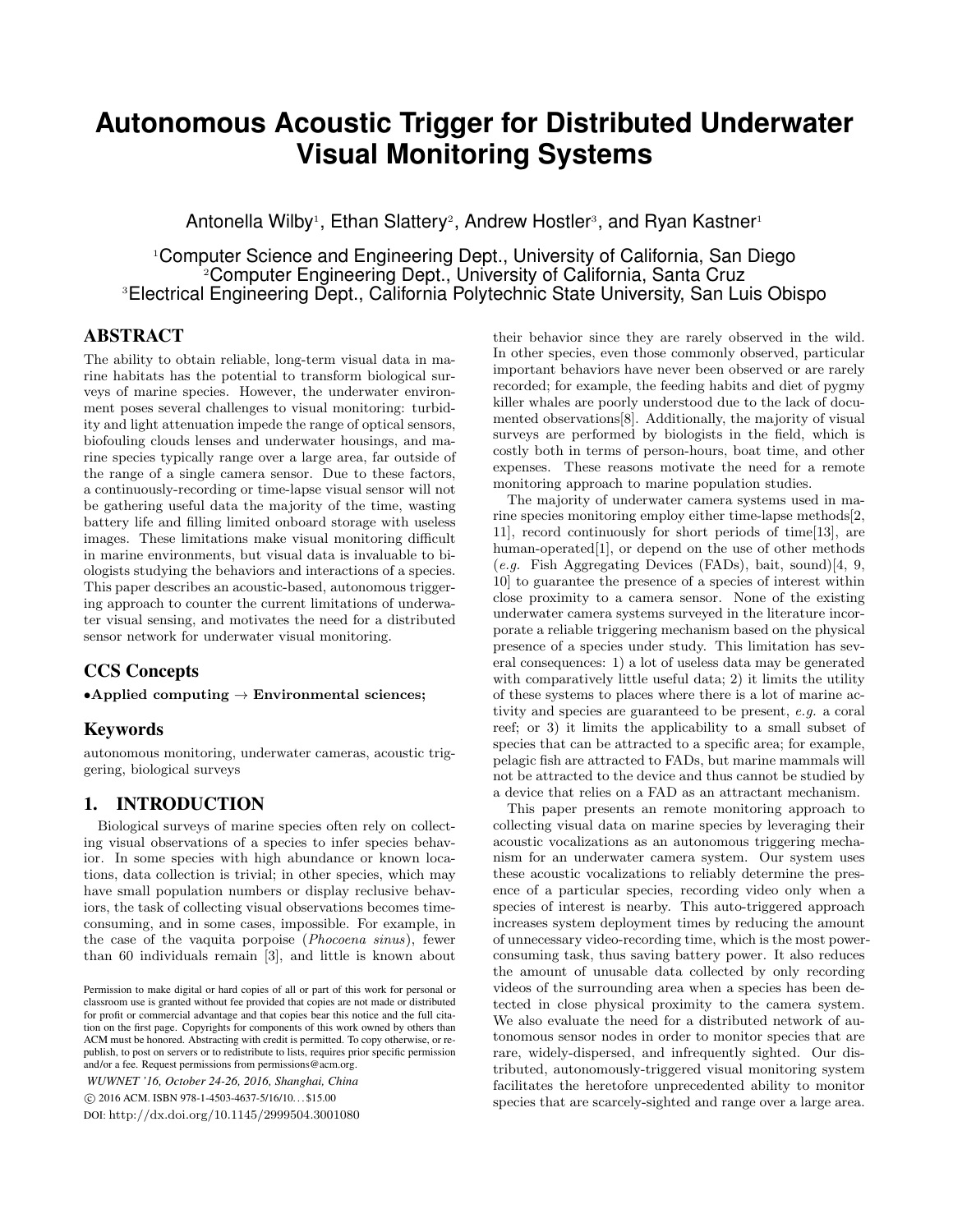

Figure 1: Block diagram of the acoustic triggering system hardware components

# 2. ACOUSTIC TRIGGERING HARDWARE

Many marine species make vocalizations to communicate with individuals in the underwater environment. Many of these vocalizations, for example the social calls of mysticetes, are in the human-audible frequency range or lower. Other vocalizations, such as the echolocation clicks made by odontocetes for navigation and foraging in their environment, are in the ultrasonic range[7]. Additionally, even species that do not vocalize, such as sharks, are sometimes tagged with data logging tags that emit acoustic pings in order to track individuals. All of these acoustic features can be leveraged to determine an animal's location with respect to the camera system, and used to trigger the cameras if an animal comes within close proximity.

The general method for acoustic triggering is shown in Figure 1. The acoustic signal is first bandpass filtered in hardware to isolate frequencies of interest. If the signals are above 40 kHz, they are modulated to a lower frequency to allow capture with a commercial sound card sampling at the rate of 96 kHz. The raw audio signal is then written to onboard storage and processed to detect vocalizations of interest. Once a signal is detected, one or more cameras are triggered via a GPIO and set to record for a period of time dependent on the distance of the animal to the camera, and whether or not more vocalizations are detected.

Our triggering system uses a Cetacean Research CR3 Hydrophone to detect acoustic signals. This hydrophone was selected for its sensitivity across a wide band of frequencies, with a useable frequency range from 0.1 Hz to 240 kHz. While it does not cover the entire range of vocalizations detected in the marine environment, it covers a large percentage of species.

An Intel Edison computer provides all onboard computation for the system. The Edison was chosen primarily for the amount of computational power it provides in addition to its tiny form factor. Our triggering system hardware is directly integrated with the Edison via a series of custom PCBs that incorporate filtering, amplification, and modulation hardware. These PCBs were designed to keep the same form factor as the Edison, resulting in a miniscule, yet powerful, computational system that fits inside the limited space requirements dictated by the size of the waterproof enclosure housing the triggering hardware.

#### 2.1 Signal Filtering and Amplification

Some environments have a wide variety of species, some vocalizing at low frequencies, others echolocating at ultrasonic frequencies. The ocean's acoustic environment is incredibly noisy at most frequencies, carrying signals from whales as low as 10 Hz, to side scan sonar, ranging as high as 1.6 MHz. These environmental factors must be planned for, and either filtered out or amplified according to their relevance.

Depending on the species of interest, it may be useful to record very wide band frequencies. Many environments have a variety of species, each vocalizing in a different frequency range, and it would be useful for researchers to record the interactions between these species. It is then useful to process a wide range of frequencies to detect multiple species. In case of system or environmental noise, the hardware also incorporates reconfigurable 2nd degree low pass filters. This adjustment allows the system to adapt to acoustic differences in various marine environments.

## 2.2 Modulation for Ultrasonic Signals

In principle, the acoustic triggering system can be used for any vocalization emitted by a marine species. In practice, as the frequencies of interest shift into the ultrasonic range, the hardware and processing speeds required become nontrivial to implement on low-power embedded systems. In the case of our system, the hydrophone is sensitive to 240 kHz, necessitating sampling at the Nyquist rate of 480 ksps if we wish to utilize the entire frequency range of the hydrophone. This sampling rate is hard to achieve with many embedded systems, which use less power at the expense of computational resources: faster processor speeds and larger storage requirements are needed than many small embedded platforms can provide. To alleviate the sampling rate and storage requirement, modulation hardware was designed to frequency-shift the signals to a lower frequency before digitizing and processing. The power consumption of the entire system including analog filtering and modulation circuitry, sampling and computation is shown in Table 2.

#### Hardware Frequency Adaptation



Figure 2: Example ultrasonic signal: frequencyshifted via modulation circuitry from 130 kHz to 30 kHz

The frequency-shifting hardware uses a process that is analogous to AM radio demodulation. The ultrasonic sig-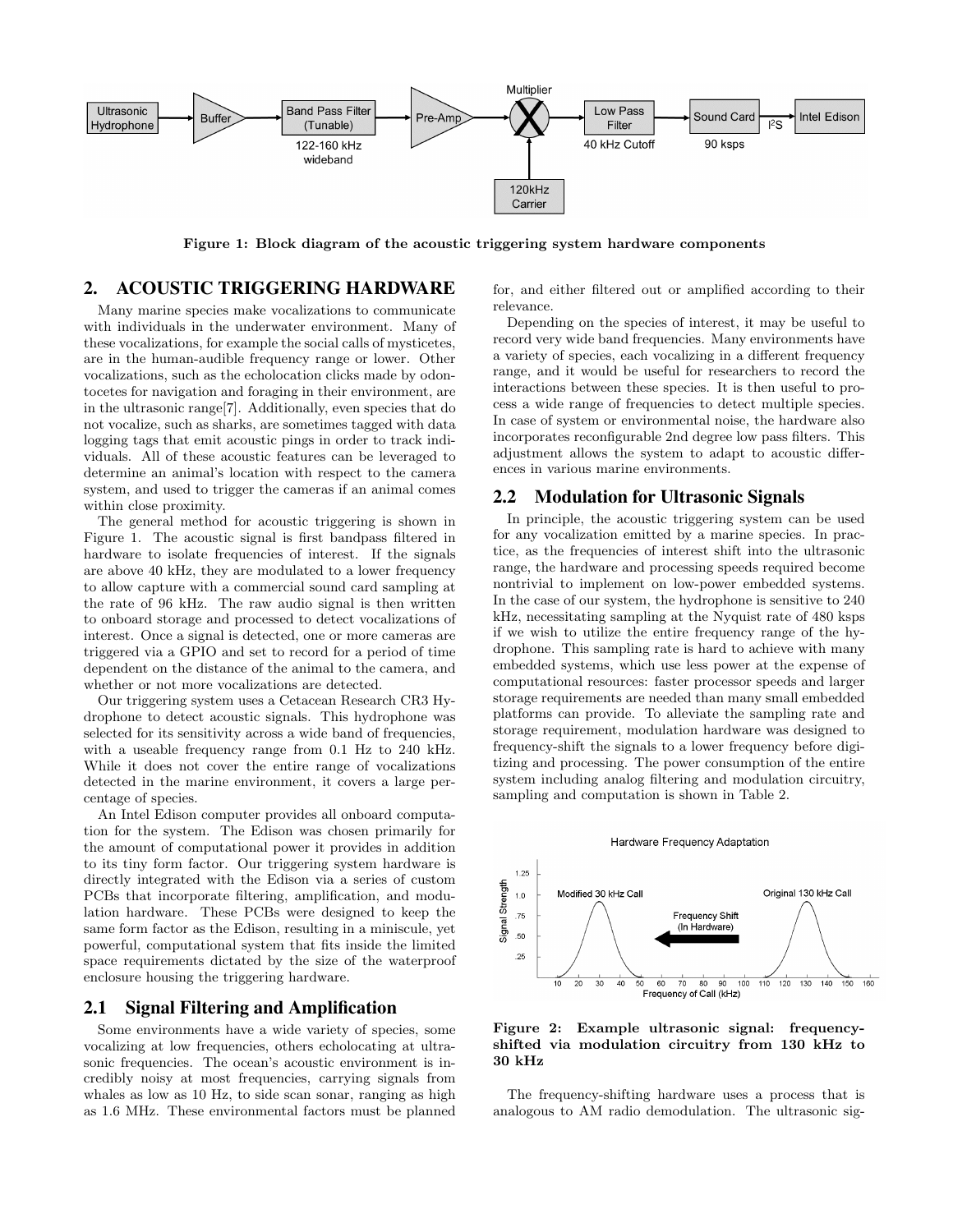| <b>Section</b>   | Power (Sleep)      | Power (Active)     | Power (Average) |
|------------------|--------------------|--------------------|-----------------|
| Edison Processor | .24 W              | .50 W              | .39 W           |
| Analog Hardware  | $.010\ \mathrm{W}$ | .48 W              | .28 W           |
| Audio Conversion | $.003\,$ W         | $.005\ \mathrm{W}$ | .004 W          |
| Power Supply     | .062 W             | $.08\,$ W          | .073 W          |
| Total            | $.31\ \text{W}$    | $1.06\ \text{W}$   | .75 W           |

Table 1: System Power Usage across all hardware components

nals from the first stage of the filtering hardware are applied to a carrier wave in a multiplier. The harmonic frequencies output from the multiplier can be computed using:

$$
cos(\omega_i) * cos(\omega_c) = \frac{1}{2}cos(\omega_i + \omega_c) + \frac{1}{2}cos(\omega_i - \omega_c) \quad (1)
$$

where  $\omega_i$  is the unmodulated input signal and  $\omega_c$  is the 120 kHz carrier wave.

This signal is then highpassed to remove power supplier noise and the lowest harmonic frequencies from the multiplier, then goes through an envelope detector with 3rd degree low pass filtering. The result of this signal transformation is approximately the lower frequency of the two end terms in equation 1. The low pass filter passes the harmonic frequencies from the multiplier that are  $\leq 40$  kHz, and the resultant frequency-modulated signal is then amplified to either microphone or line level.



Figure 3: Example of a modulated click: vaquita porpoise click with peak energy at 139 kHz[12], frequency-shifted to 40 kHz

# 3. ANALOG TO DIGITAL CONVERSION

Once the analog signal has been filtered and modulated, the analog signal must be digitized so that it can be processed and stored on the Edison. Since the modulated analog signal has a maximum frequency of 40 kHz, the analog signal can be digitized with a much slower ADC than would be required to digitize the raw signal. The modulation hardware reduces the minimum required sampling rate from 480 ksps to 80 ksps.

Oversampling will provide headroom for processing tasks. At 20% oversampling the desired sample rate will be 96kHz, which is a standard audio capture frequency which achieves the oversampling goals and will make integration with existing audio processing code much easier. The bit depth of each sample affects the Signal to noise ratio of an ideal ADC according to Equation 2 [6] and several different bit-depths can be seen with their corresponding signal to noise ratios in Table 3.1. A 12-bit sample depth achieves a theoretical signal to noise ratio of 72.25 and roughly aligns with the signal to noise ratio of the analog signal so was selected as the minimum bit-depth.

$$
SNR = 6.02N + 1.76 \, \text{dB} \tag{2}
$$

## 3.1 Discrete Analog to Digital Converters

There are many analog to digital converters available offering a range of sampling rates, bit depths, and communication protocols. Many claim sample rates in the MHz range, but generally as speed increases the bit depth of each sample quickly falls. An external ADC also required the use of a real-time coprocessor to control and read data from the ADC since code running inside the Edison can not meet real-time requirements.

| Bit-Depth | SNR.               | Comments                     |
|-----------|--------------------|------------------------------|
|           | $48.16$ dB         | One Byte                     |
| 12        | $72.24 \text{ dB}$ | Project Minimum              |
| 16        | $96.32 \text{ dB}$ | Standard CD-Audio            |
| 24        | 144.49 dB          | DVD or BluRay Audio          |
| 32        | 192.64 dB          | Professional Audio Mastering |

Table 2: Common ADC Bit-Depths and SNR

Several ADC integrated circuits were selected that exceed the project's minimum requirements, but none proved fruitful in implementation. The design of a circuit to get a noise free signal into the converter, read by the real-time processor, and then transmitted to the Edison with sufficient data bandwidth is a non-trivial task. Details of these trials are out of the scope of this paper, and although it is an interesting problem, there are better solutions available that meet the requirements of this project.

### 3.2 Integrated Audio Codec Circuits

An 80 kHz sample rate falls comfortably within the range of high-quality consumer audio capture cards which offer sampling rates of 96 kHz. The use of a consumer audio capture device significantly reduces the complexity of the design since they integrate noise reduction, high bit-depth sampling, timing, and transmission protocols all into a single low-cost integrated circuit.

The selection of an audio capture device hinged on the sample rate, bit-depth, and also driver availability for the Linux kernel used by the Intel Edison. The WM8731 audio codec provides 24-bit samples at a rate up to 96 kHz. It can be controlled directly from the Edison via I2C and transmit captured samples to the Edison via I2S while consuming 4.95mW. Linux drivers for the WM8731 exist, and it has been successfully integrated into other embedded Linux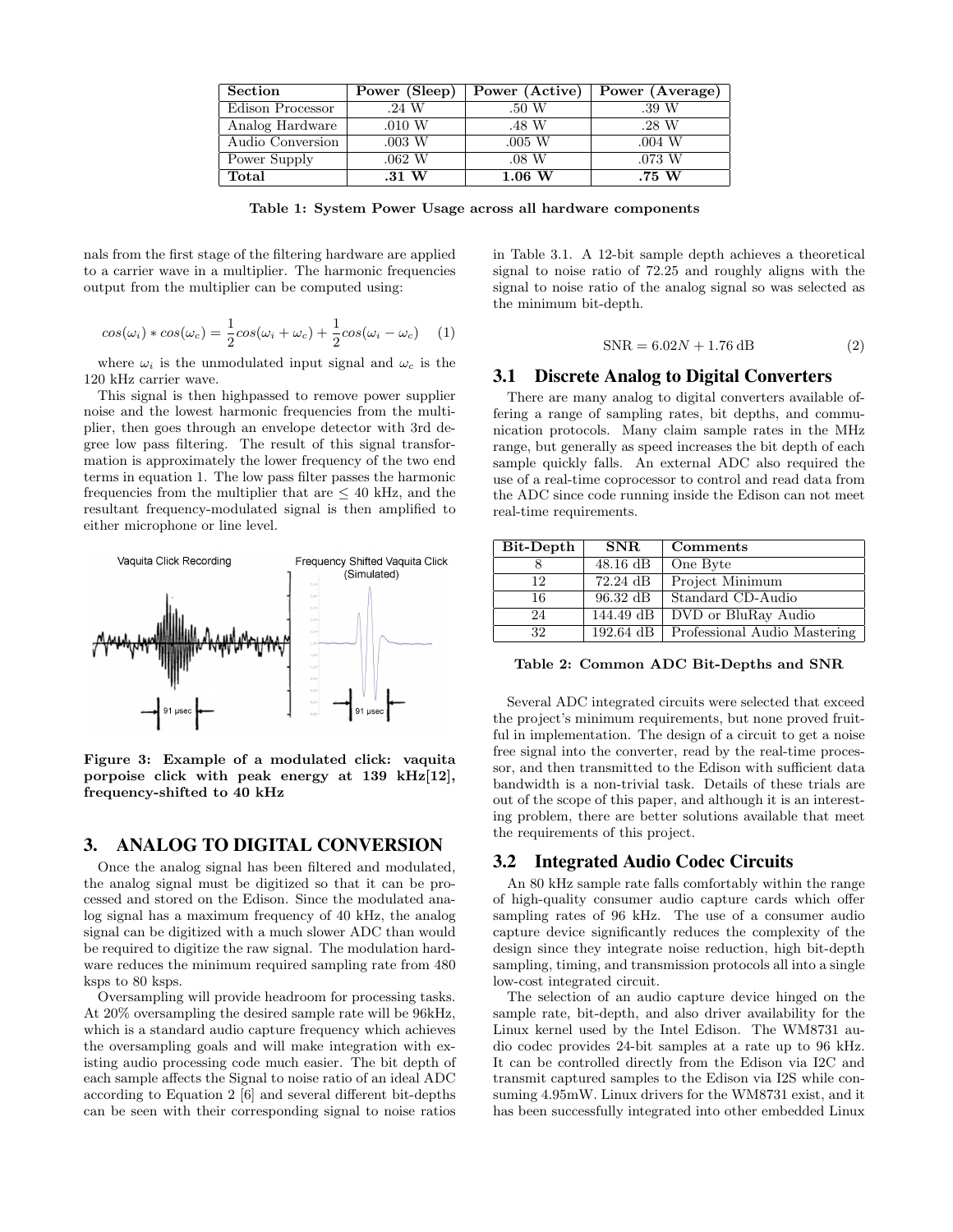

Figure 4: Block diagram of the entire triggering, sampling, and detection system, from hardware to software

systems before. The manufacturer of the WM8731 sells a prototyping board that is a near fit for the form factor of the Edison stack as well, which makes prototyping and deployment without a custom board possible. We can then add this board to our setup easily, while simplifying the design process.

# 4. SYSTEM SOFTWARE DESIGN

Since an audio codec is used to capture the signal, the stream of data can be processed as normal audio on the embedded computer. Treating the incoming signal as audio enables the system to use the Advanced Linux Sound Architecture (ALSA) libraries, which is common on Linux systems. This section will describe the capture and processing details of the captured signal, referred to as the audio from here forward.

#### 4.1 Audio capture

The WM8731 codec is a programmable audio capture and output device and therefore requires configuration by the Edison before it can begin the capture process. The Edison issues pre-defined I2C commands to request a 96kHz sampling rate and to start the recording process. This configuration step is abstracted away by the kernel drivers but is also possible to do manually in code.

Once sampling begins, the ALSA framework makes available the incoming samples. To make interfacing with ALSA more streamlined the system utilizes a popular open source library PortAudio. PortAudio allows the easy configuration of incoming audio streams, their properties, as well as callback functions to handle incoming data. PortAudio working with ALSA handles the interrupts created by the incoming data. The callback function implemented for this system places new samples in a large circular buffer so that the audio data continues uninterrupted while the storage and signal processing sections of the code act as consumers.

#### 4.2 Audio Storage

Storing raw audio is not required for the triggering of the cameras in this system, but it is none the less an important part of the system as a whole. Many species in the ocean lack quality and openly available sample data of their calls and echolocation clicks. By recording raw audio to a stor-

age medium, the system can help improve the collection of bioacoustic data available for detection and analysis.

Large capacity microSD cards are available on the consumer market in 64GB, 128GB, and even 256GB sizes. To enable the audio capture to last as long as possible the memory available to store recordings needs to be as large as possible. The large size of the SD necessitates a file system that can handle large volumes. The standard exFat file system has a proprietary license, and so it does not suit the system. Since the system is running a Linux kernel though it does support ext4 which can handle volumes and files up to 16TB, which is far beyond this system's requirements.

| microSD Size | $24$ bit                  | 16 bit        |
|--------------|---------------------------|---------------|
| 64           | 61.7 Hours                | 92.6 Hours    |
| 128          | $123.5$ Hours             | $185.2$ Hours |
| 256          | 246.9 Hours   370.4 Hours |               |

#### Table 3: Hours of audio storage at 96 kHz sample rate over different sizes of microSD cards

A non-trivial problem when writing to an SD card is the latency of the write operation. Most SD cards advertise up to 60 MB/sec, but this is only for bulk data transfers. Writing samples to the card as they arrive could result in lost data as the write operations quickly fall behind. The SD specifications state that bulk writes happen in blocks of 512 bytes, therefore writes that are a multiple of 512 will be most efficient. Therefore a small circular buffer of 512 byte blocks is used to ensure that every write operation executes as quickly as possible.

## 4.3 Frequency Detection and Triggering

In parallel to the sampling and storage of the audio data, the data is also continuously processed to detect signals of interest, in order to trigger the cameras when a target species is detected. Currently, the system detects the narrowband, high-frequency clicks produced by porpoise species, using the amplitude of the peak energy frequency to trigger the camera system. More sophisticated signal detection algorithms could be produced using training datasets for specific species.

Audio samples are transformed from the time domain to the frequency domain using a Fast Fourier Transform (FFT).